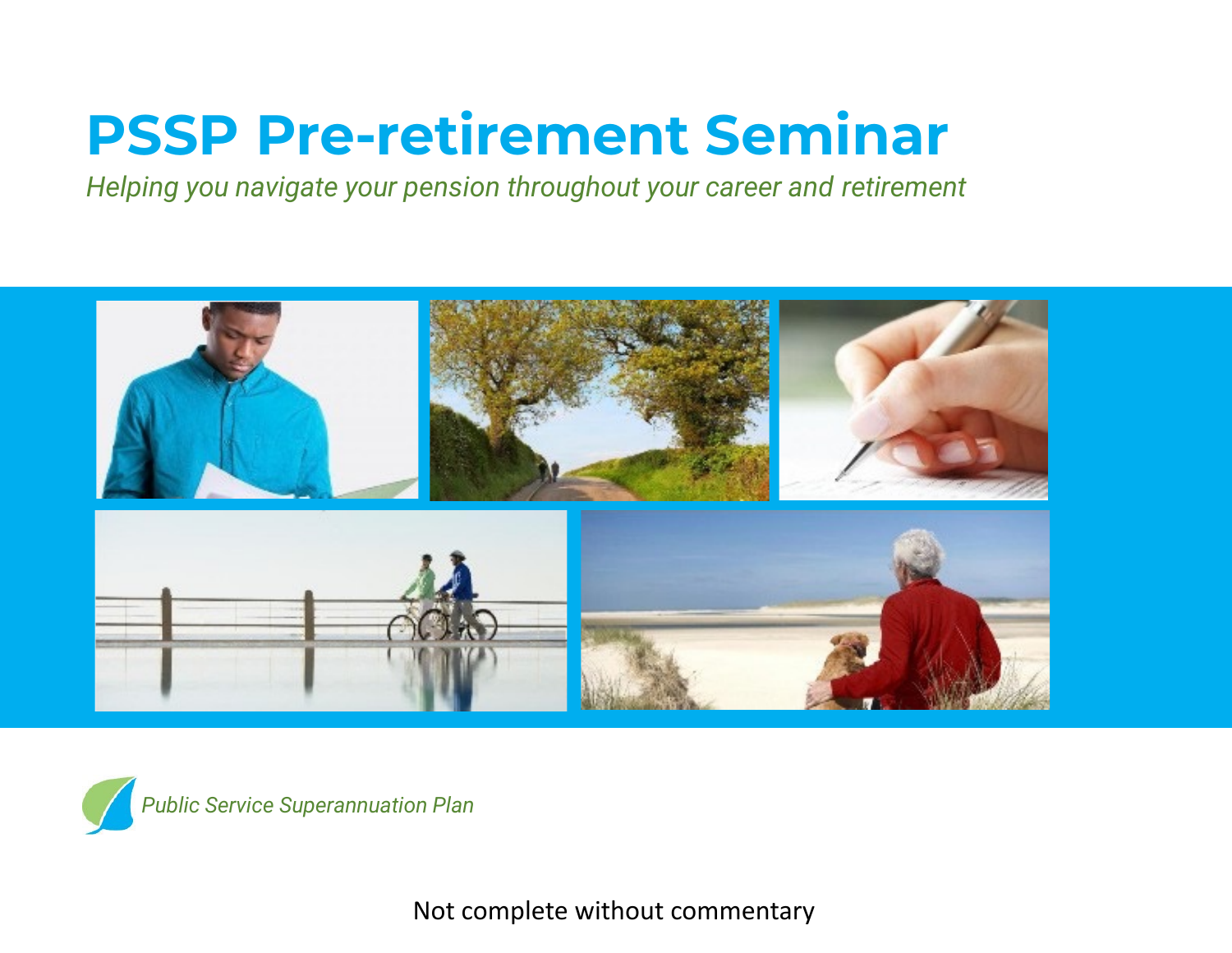## **Your Public Service Superannuation Plan**

Your Public Service Superannuation Plan (PSSP or Plan) is one of the largest public sector pension plans in the Province. The Plan is a registered defined benefit pension plan that offers you a lifetime pension benefit when you retire. It is an important part in helping you to be financially secure during your retirement years.

#### **How is your Plan funded?**

Your PSSP is funded by contributions made by you and your employer, as well as investment income generated by the Plan's investment assets.



#### **How is your pension calculated?**

It is a pre-determined formula based on your pensionable earnings and years of service.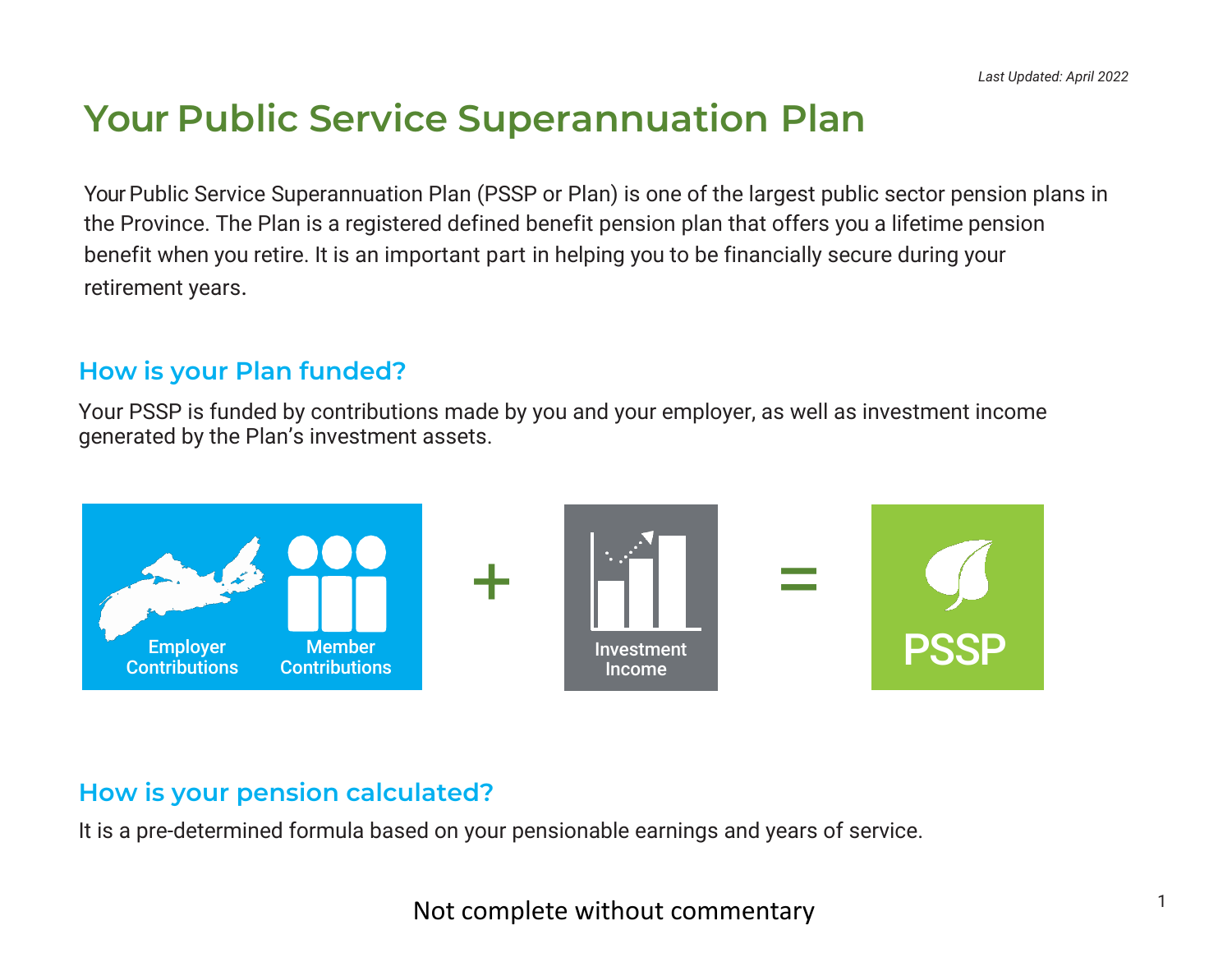## **Common Terms**

#### *Pensionable Service*

Service on which contributions have been made to the plan, including purchases and reciprocal transfers into the Plan.

#### *Maximum Pensionable Service (Full Pension)*

Is based on a maximum of 35 years of pensionable service. When a Plan member reaches 35 years of pensionable service, they stop contributing to the Plan and any service beyond 35 years is not considered in the pension formula. Salaries beyond 35 years of service will be included in the pension calculation.

#### *Highest Average Salary (HAS)*

Calculated as the average of the best 5 years of salary, ie. the sum of the highest 130.5 biweekly pays divided by 5.

#### *Maximum Age*

Pension payment must begin no later than December of the year in which age 71 is attained.

#### *Vested*

To be eligible for a pension under the Plan, you must be vested. You are vested if you have at least two years of service.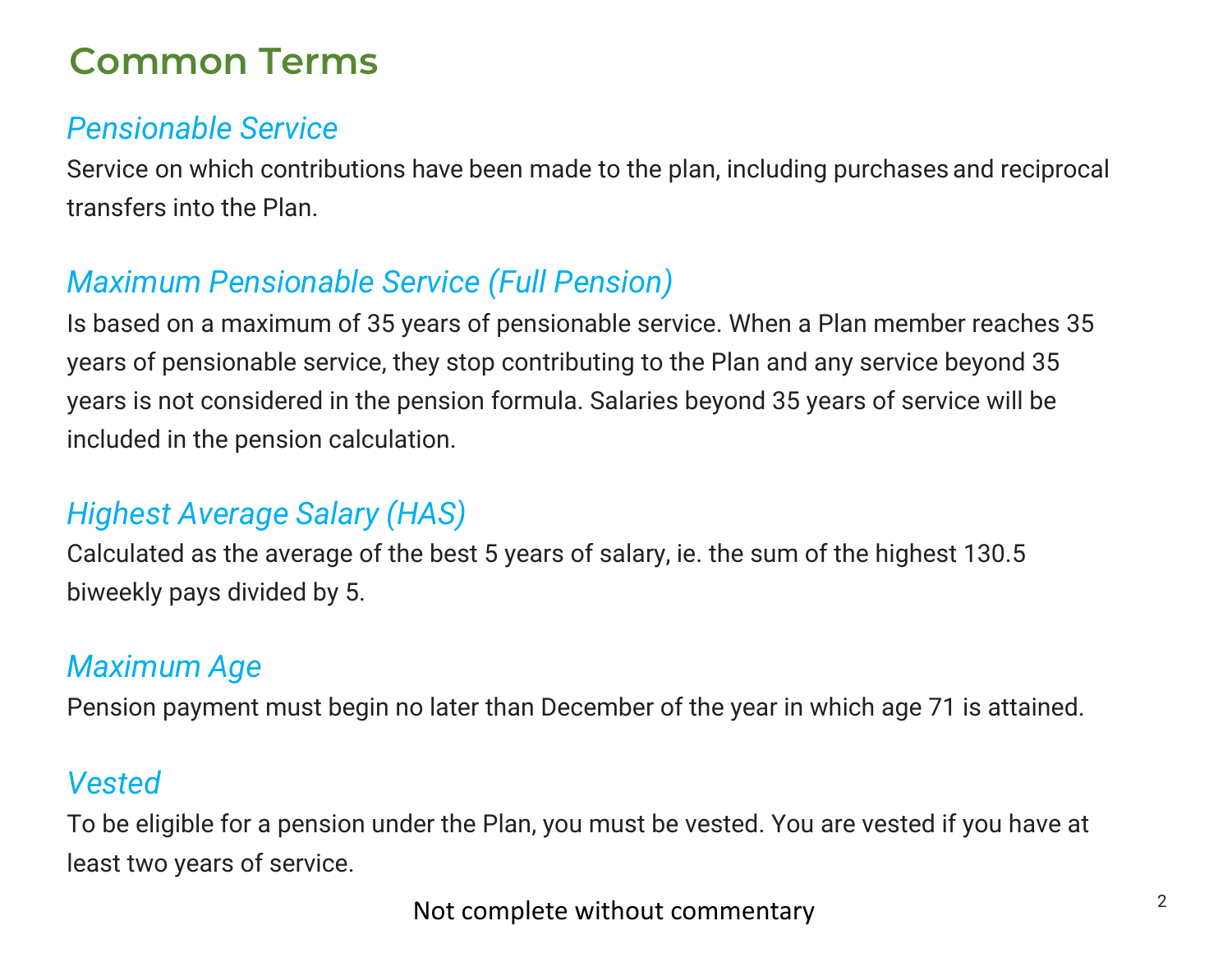## **Retirement Eligibility**

#### **To retire with an UnreducedPension:**

You must meet one of the following age and years of service requirements:

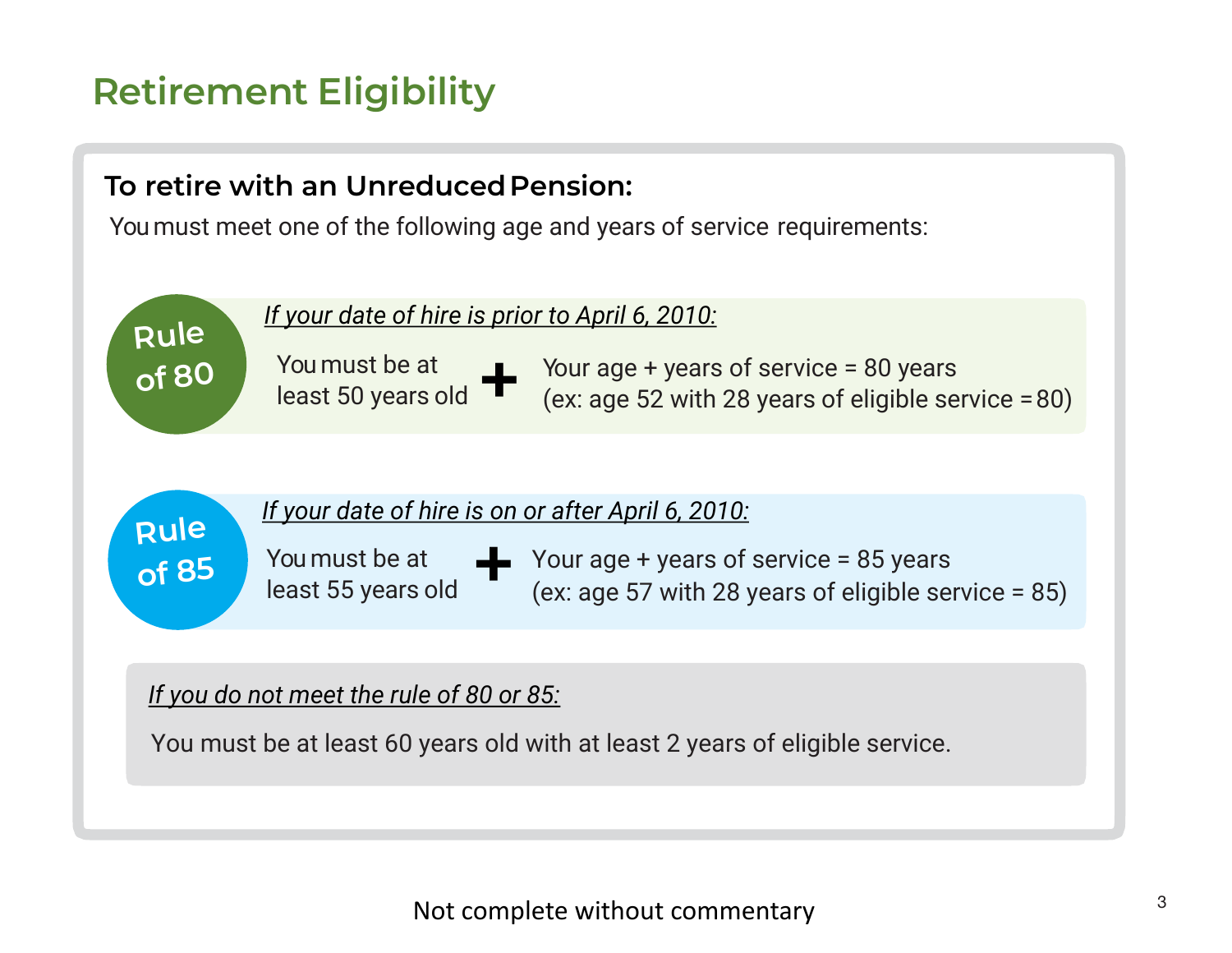# **Retirement Eligibility**

#### Reduced Pension (Early Retirement):

- A reduced pension is payable at age 55, with a minimum of 2 years of service.
- If you take a reduced pension, your pension will be reduced by 0.5% permonth, for each month prior to you qualifying for an unreduced pension. (6% per annum).
- For example 3 years early is an 18% reduction.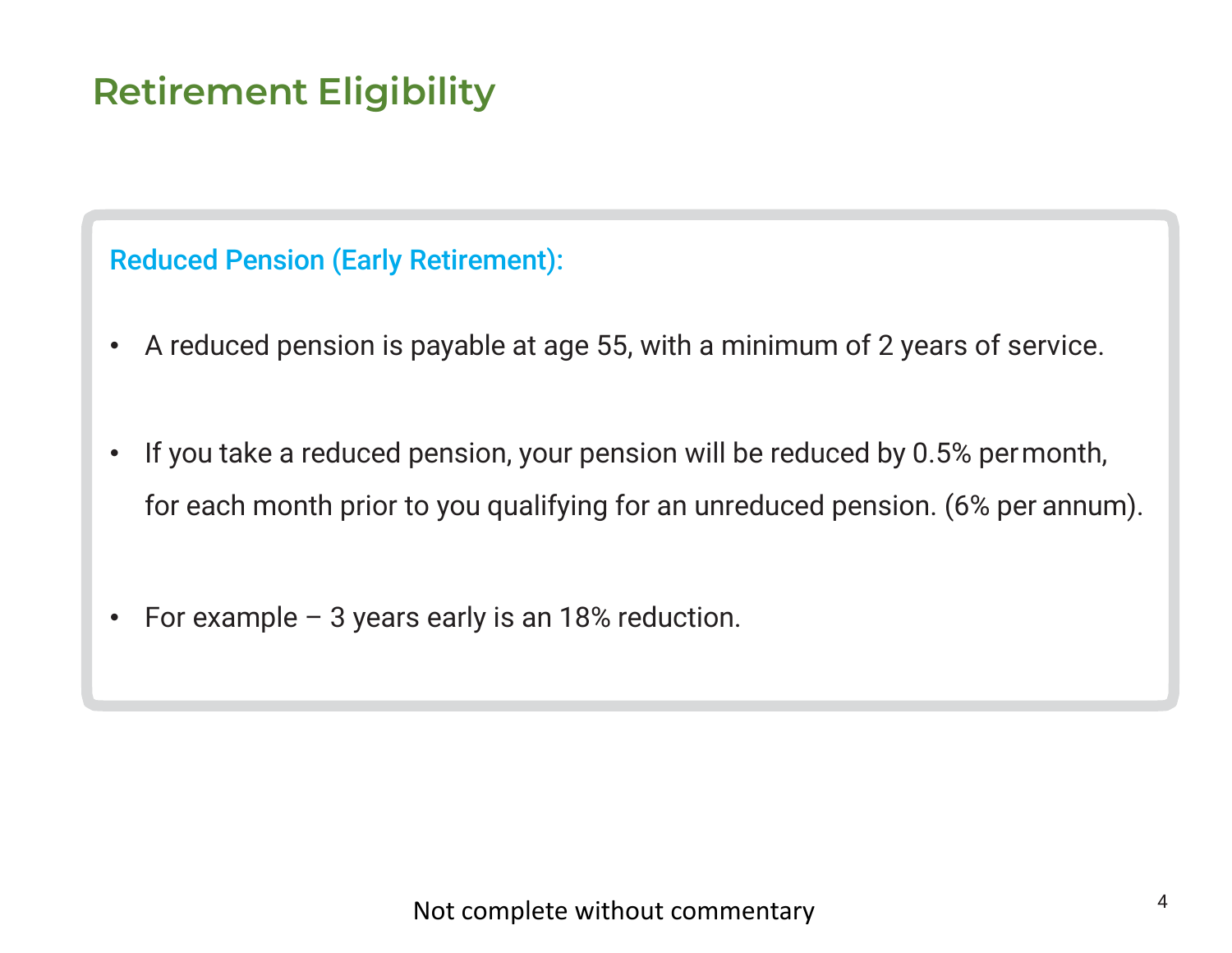## **Integration with Canada Pension Plan (CPP)**

The Year's Maximum Pensionable Earnings (YMPE) is a figure established by CPP each year and is used in determining the reduction to your pension at age 65. It changes on January 1<sup>st</sup>, every year, to reflect increases in the average wage.

YMPE for the year 2022 is \$64,900.

Contribution rates increase over theYMPE. See below:

|                          | <b>Portion of Salary</b><br>up to \$64,900 | <b>Portion of Salary in</b><br><b>excess of \$64,900</b> |
|--------------------------|--------------------------------------------|----------------------------------------------------------|
| <b>Contribution Rate</b> | 8.40%                                      | 10.90%                                                   |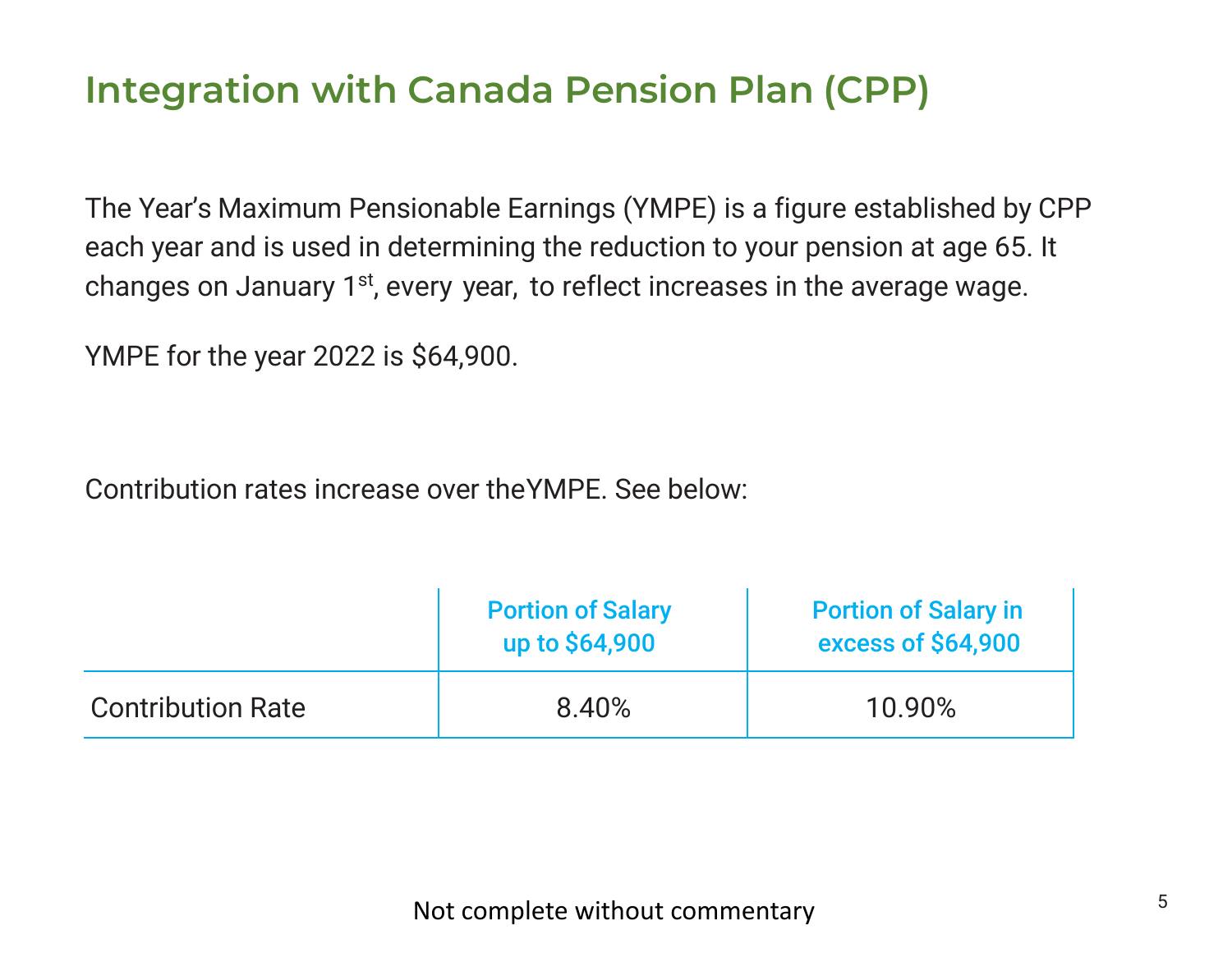## **Your Pension Benefit**

# Lifetime **Pension** 1.3%\*

Your lifetime pension is calculated as 1.3% of your highest average salary (HAS), multiplied by your years of pensionable service, and is payable from the date you start receiving your pension until death.

*\* If your HAS is greater than the average YMPE, the portion of your salary above the YMPE is calculated at 2.0%.*

Your bridge benefit is calculated as 0.7% of your HAS, up to the average YMPE, multiplied by your years of pensionable service, and is payable from the date you start receiving your pension *until age 65.* 0.7%

Bridge

Benefit

If you decide to retire before age 65, you will receive a full 2% benefit. The month following your 65th birthday your pension reduces from a 2% benefit to a 1.3% benefit (on the portion of your salary up to the YMPE) for your lifetime.



*If you retire before age 65 and decide to begin receiving a reduced CPP benefit, you will still receive the bridge benefit until age 65.*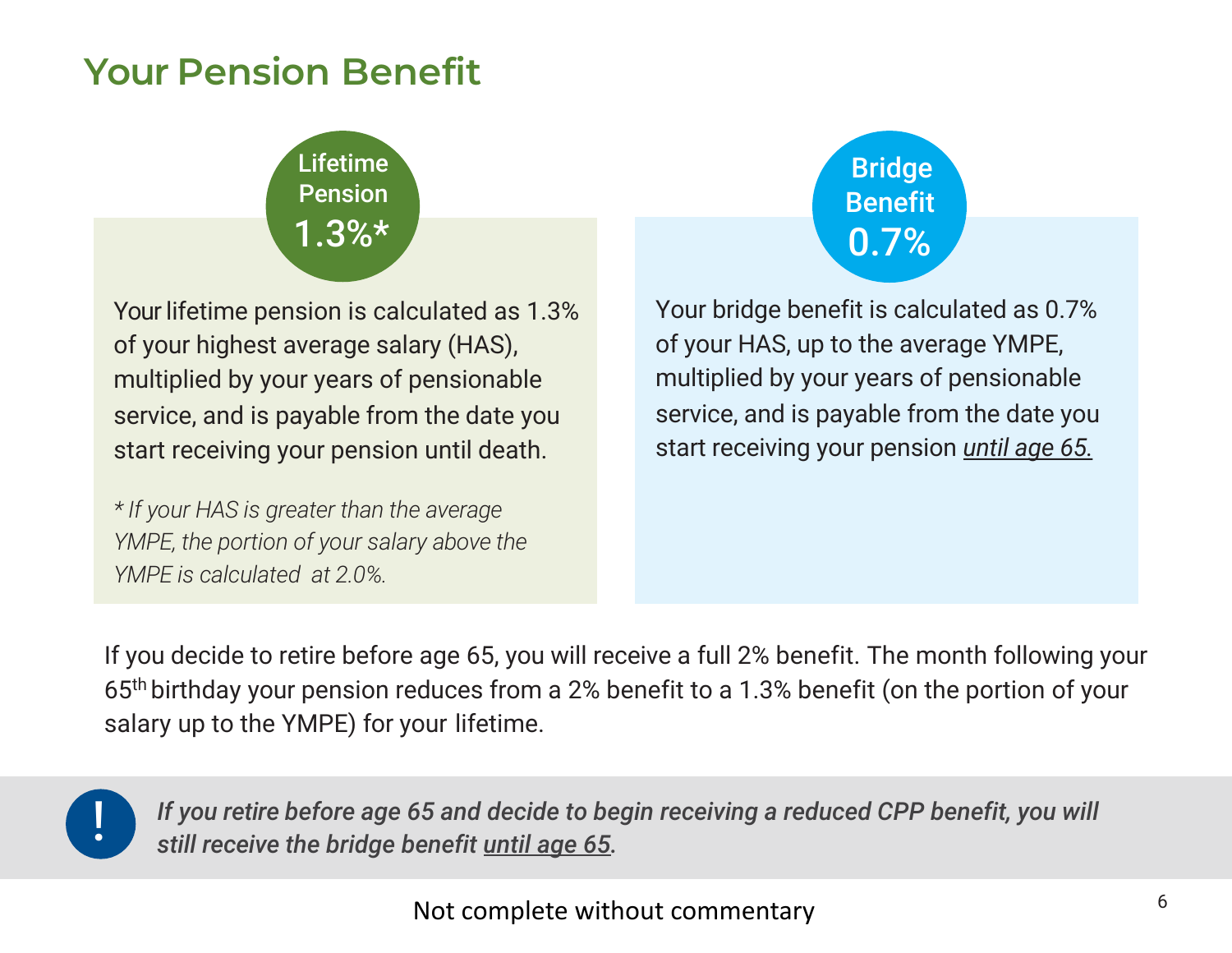## **Unreduced Pension calculation (Example):**

**1.** A Plan member is retiring at age 55 with 30 years of pensionable service. Their HAS is \$51,000 and the average YMPE is \$56,440.

|                                           | At age 55   | At age 65   |
|-------------------------------------------|-------------|-------------|
| 1.3% x 30 years x \$51,000 (lifetime)     | \$19,890.00 | \$19,890.00 |
| 0.7% x 30 years x \$51,000 (up to age 65) | \$10,710.00 | \$0.00      |
| <b>Annual Pension</b>                     | \$30,600.00 | \$19,890.00 |
| <b>Monthly Pension</b>                    | \$2,550.00  | \$1,657.50  |
| <b>Difference</b>                         |             | \$892.50    |



*The Plan member's annual pension benefit will be \$30,600.00 until age 65. After age 65, the* ! *bridge benefit is no longer paid and the member's annual lifetime pension will be \$19,890.00.*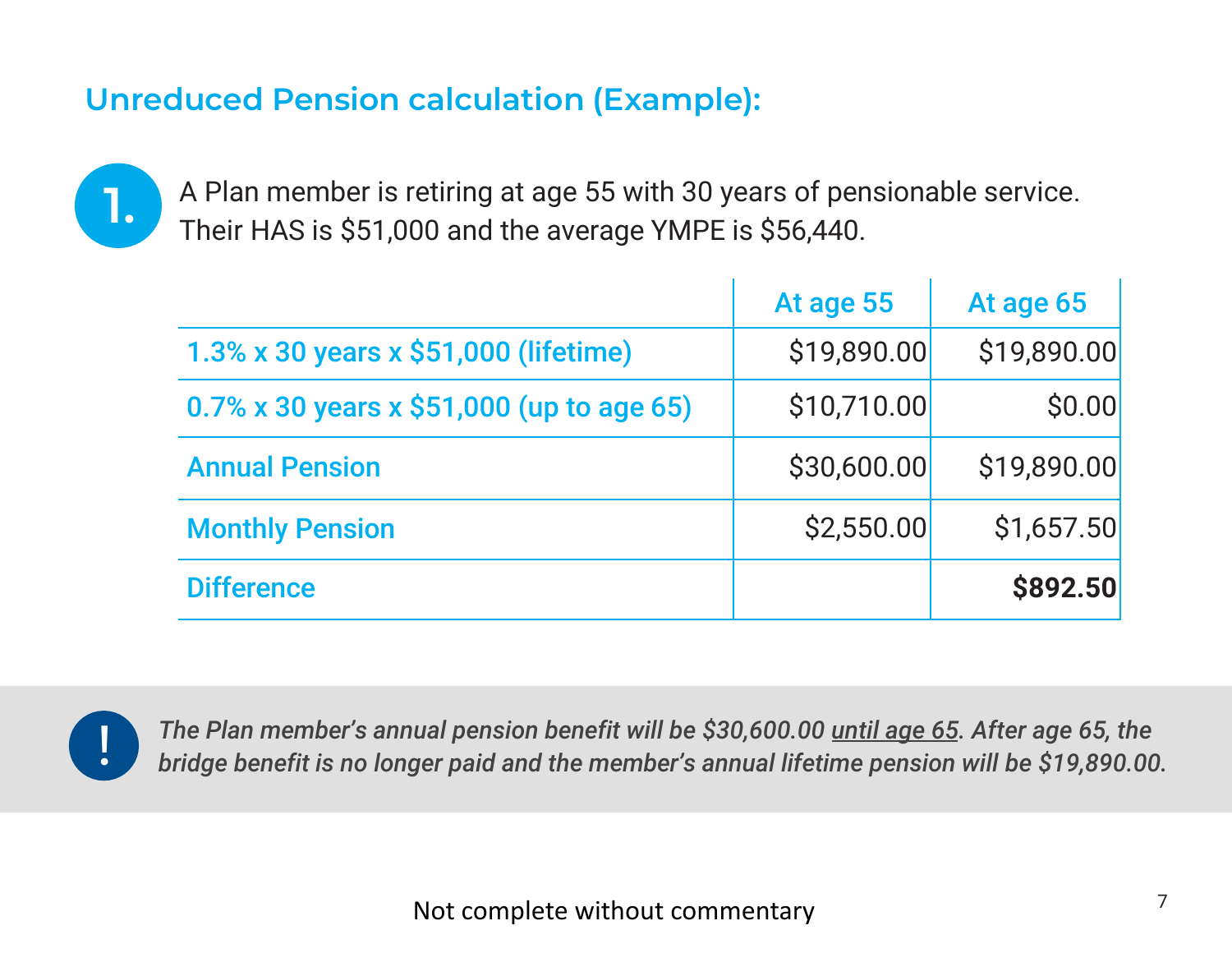## **Unreduced Pension calculation (Example):**



**2.** A Plan member is retiring at age 60 with 15 years of pensionable service. Their HAS is <br>2. S75,000 and the average YMPF is \$56,440 (\$18,560 above YMPF) \$75,000 and the averageYMPE is \$56,440 (\$18,560 aboveYMPE).

|                                           | At age 60   | At age 65   |
|-------------------------------------------|-------------|-------------|
| 1.3% x 15 years x \$56,440 (lifetime)     | \$11,005.80 | \$11,005.80 |
| 0.7% x 15 years x \$56,440 (up to age 65) | \$5,926.20  | \$0.00      |
| 2.0% x 15 years x \$18,560 (lifetime)     | \$5,568.00  | \$5,568.00  |
| <b>Annual Pension</b>                     | \$22,500.00 | \$16,573.80 |
| <b>Monthly Pension</b>                    | \$1,875.00  | \$1,381.15  |
| <b>Difference</b>                         |             | \$493.85    |



*The Plan member's annual pension benefit will be \$22,500 until age 65. After age 65, the bridge benefit is no longer paid and the member's annual lifetime pension will be \$16,573.80.*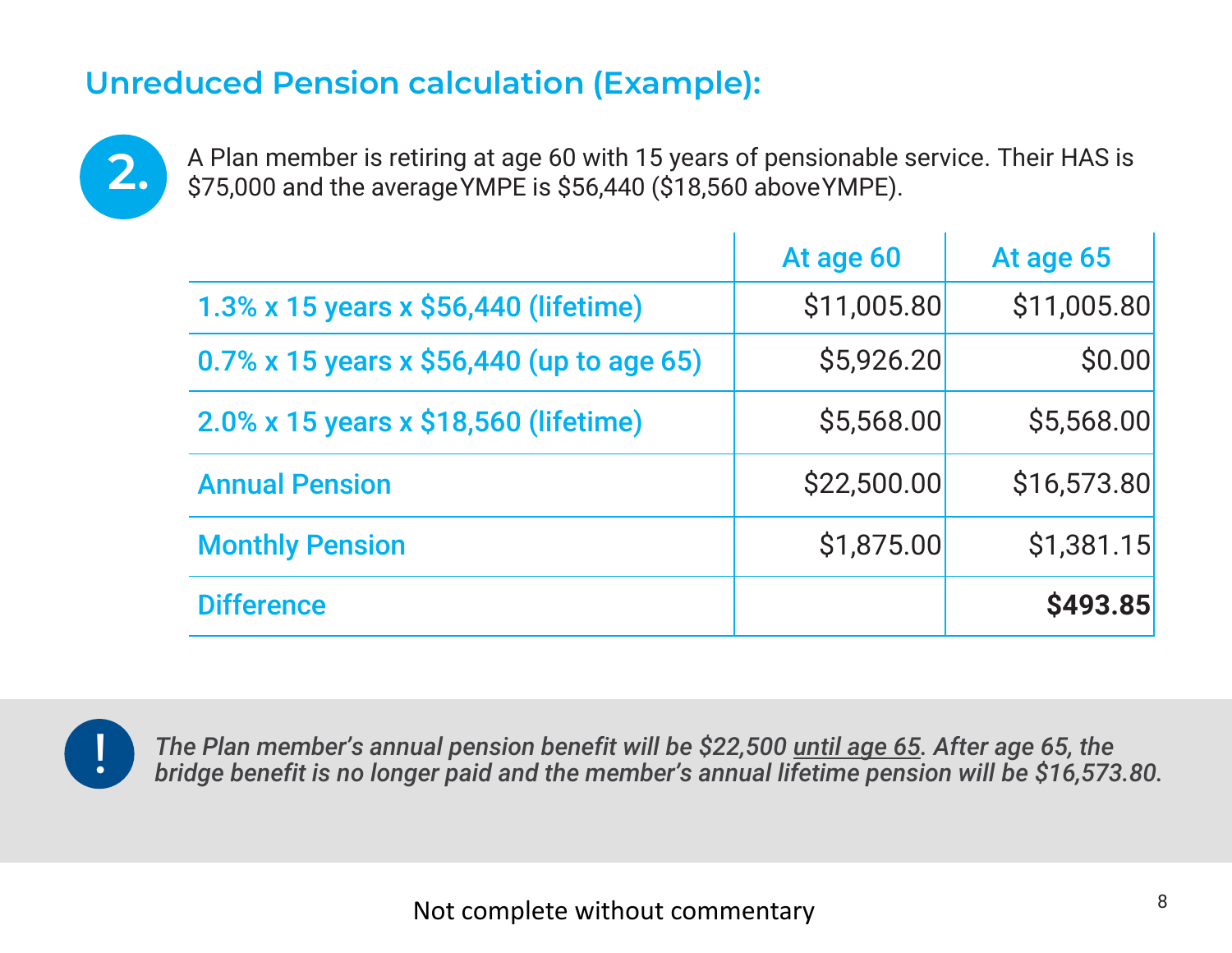# **Division of Pension**

- Your pension may be subject to division following a legal divorce. A copy of the court order from the Supreme Court must be provided in order for us to divide the pension.
- Your former spouse or common law partner is entitled to receive up to one half (50%) of your pension benefit earned during the period of marriage (date of marriage/cohabitation to date of separation). The percentage and period of marriage must be defined in the court order.
- If the relationship ends after you have retired, payment to your former spouse/partner is in the form of a monthly pension.
- If the relationship ends before you retire, payment to your former spouse/partner is in the form of a lump sum amount, equal to the commuted value of their share of your pension benefit.



*A separation is not recognized for the purposes of a division of your PSSP pension. If you are not divorced, you are still considered legally married.*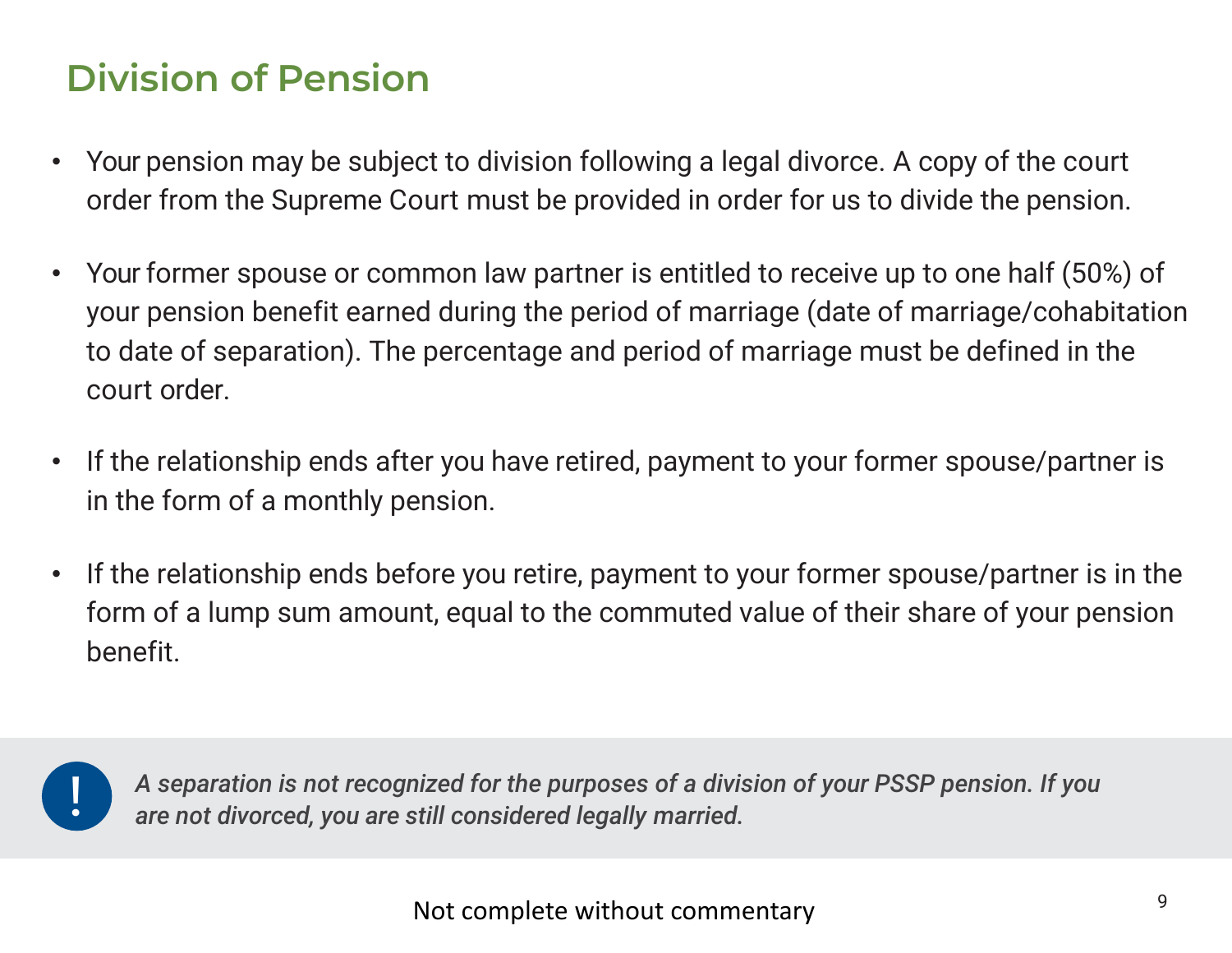## **Purchases and Reciprocal Transfers**

- PSSP members may be permitted to purchase prior service or transfer service to increase their pension amount and may allow you to retire sooner.
- Purchases of prior service must be completed within 20 years from the end of the period of service.
- Eligible purchases include:
	- » Full or part-time casual service of a minimum of 4 consecutive months
	- » Outside service with a recognized public authority
	- » Prior refunded service
	- » Approved Leaves of Absence
- Purchases are subject to CRA rules.



#### Transferring from another plan



The PSSP has reciprocal transfer agreements with pension plans of other public authorities. If you had service with one or more of these public authorities,you may be able to transfer your pensionable service from that plan to the PSSP.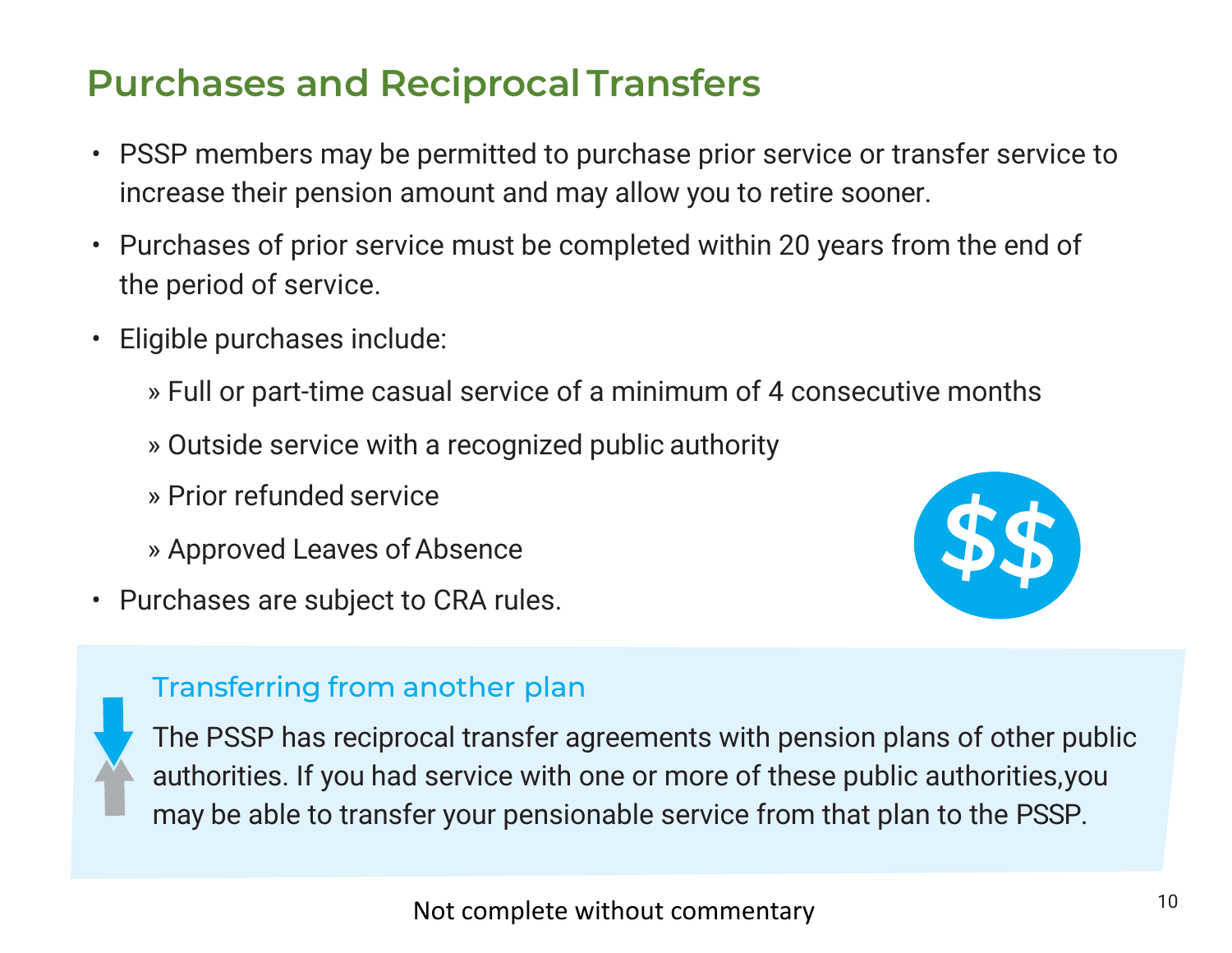## **Your Retirement Picture**

When you retire, your retirement income will come from different sources:

#### **PSSP**

and any other employer-sponsored pension plans that you may have belonged to

#### **CPP and/or OAS**

Government-sponsored pension plans

- Maximum monthly benefit at age 65 = \$1,253.59
- $\triangleright$  Old Age Security Maximum monthly benefit at age 65  $= $648.67$ *(Restrictions apply, depending on total net income)*

**Your personal savings**<br> *►* Canada Pension Plan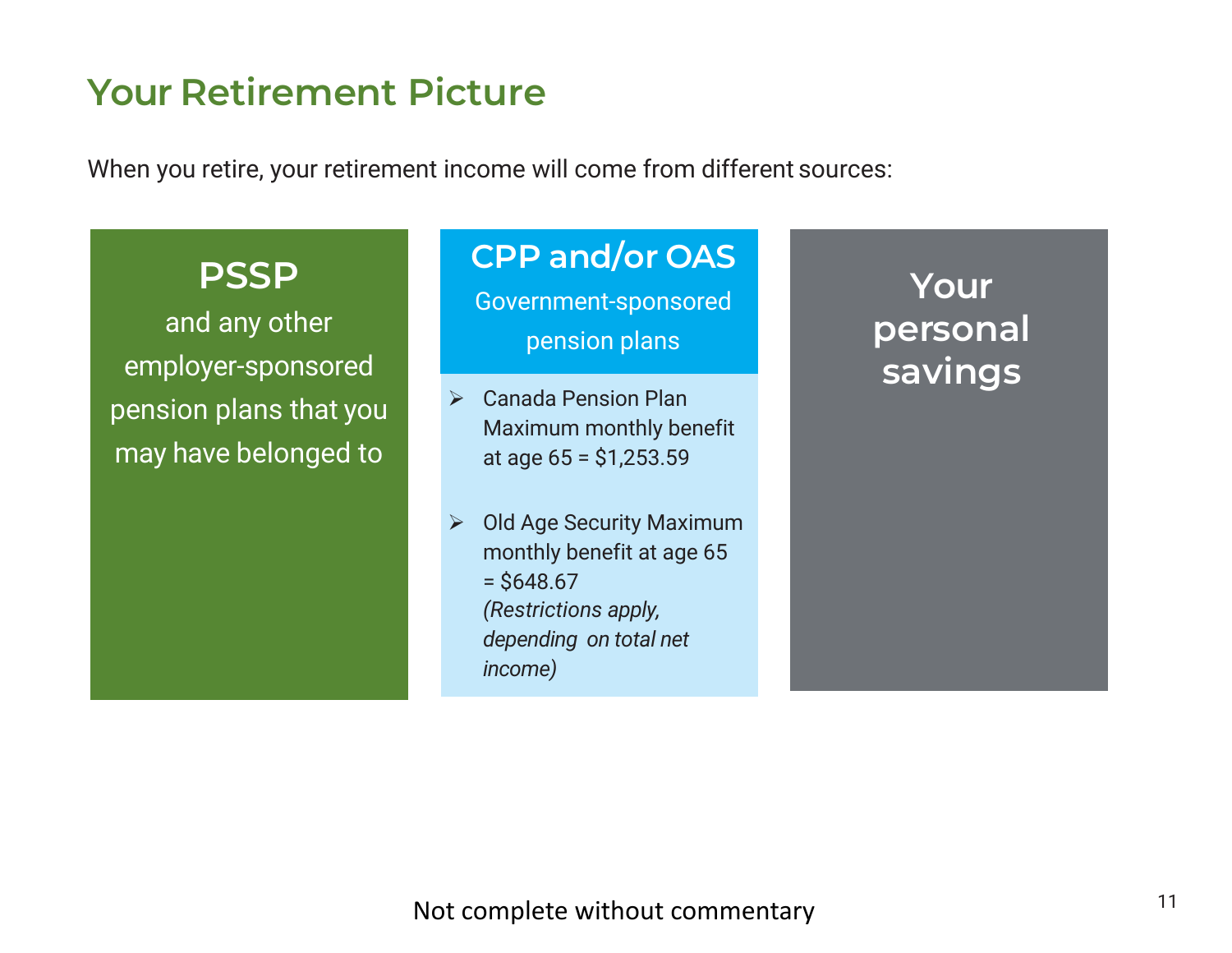# **Termination Benefits**

If you terminate employment, you will be entitled to one of the following:

| Not vested (less than<br>2 years of service)                   | Vested (not yet eligible<br>for pension):                                                                                                                                  | Vested (eligible for pension):                                                                                                                                                                                                                                        |
|----------------------------------------------------------------|----------------------------------------------------------------------------------------------------------------------------------------------------------------------------|-----------------------------------------------------------------------------------------------------------------------------------------------------------------------------------------------------------------------------------------------------------------------|
| Refund of contributions + interest<br>(cash less tax, or RRSP) | You may choose to defer<br>your pension until you are<br>eligible to receive it.<br>You may transfer the commuted<br>value of your accrued pension<br>to a locked-in RRSP. | You may choose to start<br>your pension immediately or<br>defer it until your unreduced date.<br>You cannot transfer your<br>accrued pension to an RRSP<br>or receive a refund.<br>You can do a reciprocal transfer<br>agreement to a recognized public<br>authority. |



*If you are vested and terminate employment there may be an amount that exceeds the maximum transfer limits under the Income Tax Act. This amount canbe taken as cash (minus applicable deductions), or transfered to a personal RRSP.*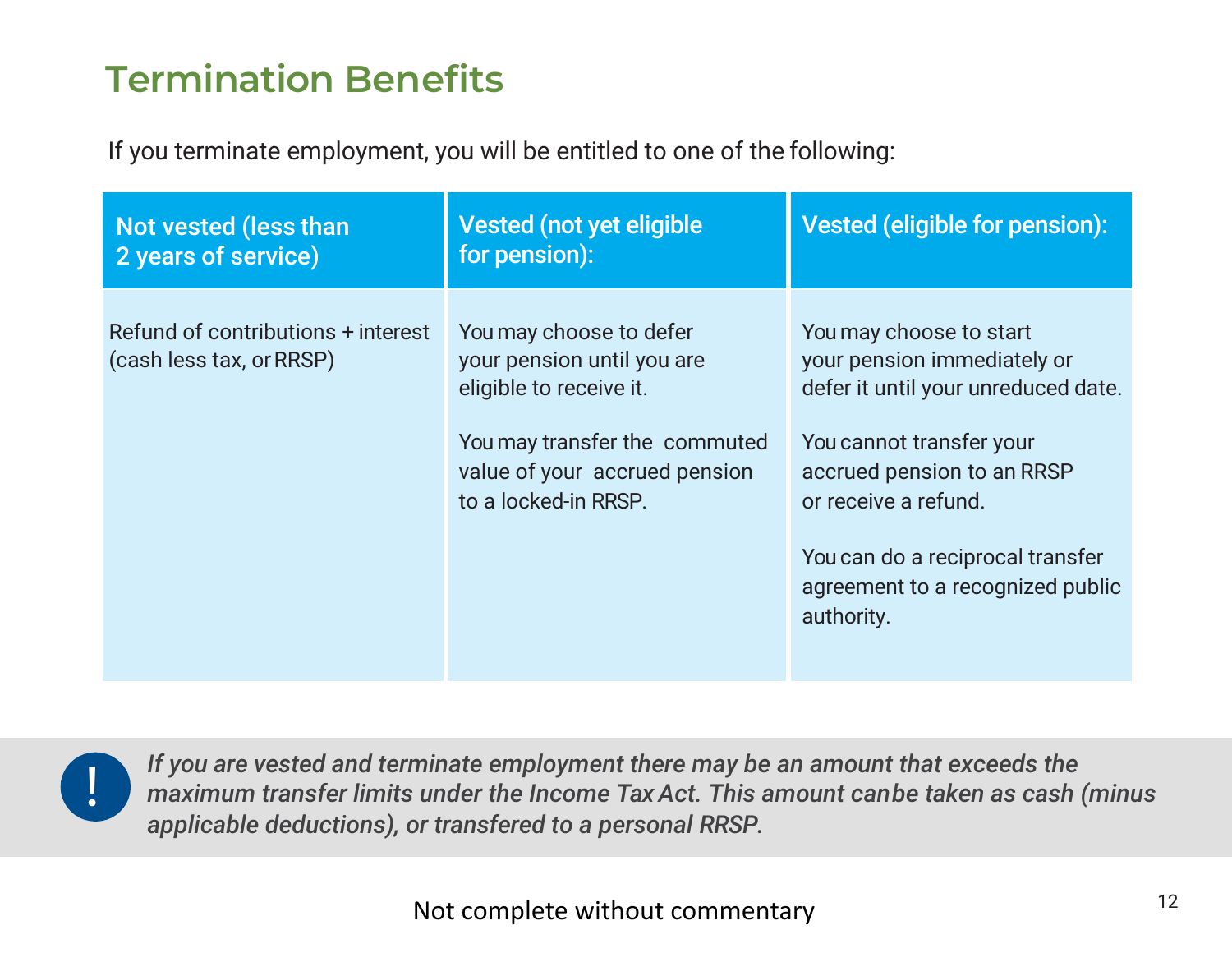# **Survivor Pension Benefit**

*Definitions of Survivors*

#### Spouse:

Either of two persons who:

- Are married to each other,or
- Are registered domestic partners, or
- Are cohabiting in a relationship and have cohabited in that relationship for at least three years immediately preceding the relevant time (one year if neither is married)

## Eligible Child(ren):

- Your natural or adopted child(ren) or a child(ren) for which you are a legal guardian.
- Your child(ren) must be under age 18 or between 18 and 25 but still in full-time attendance at a recognized educational institution.

## Dependant(s):

- A relative of the member who is by reason of mental or physical disability, fully dependent on you for financial support.
- Must be considered a dependant by CRA for income tax purposes.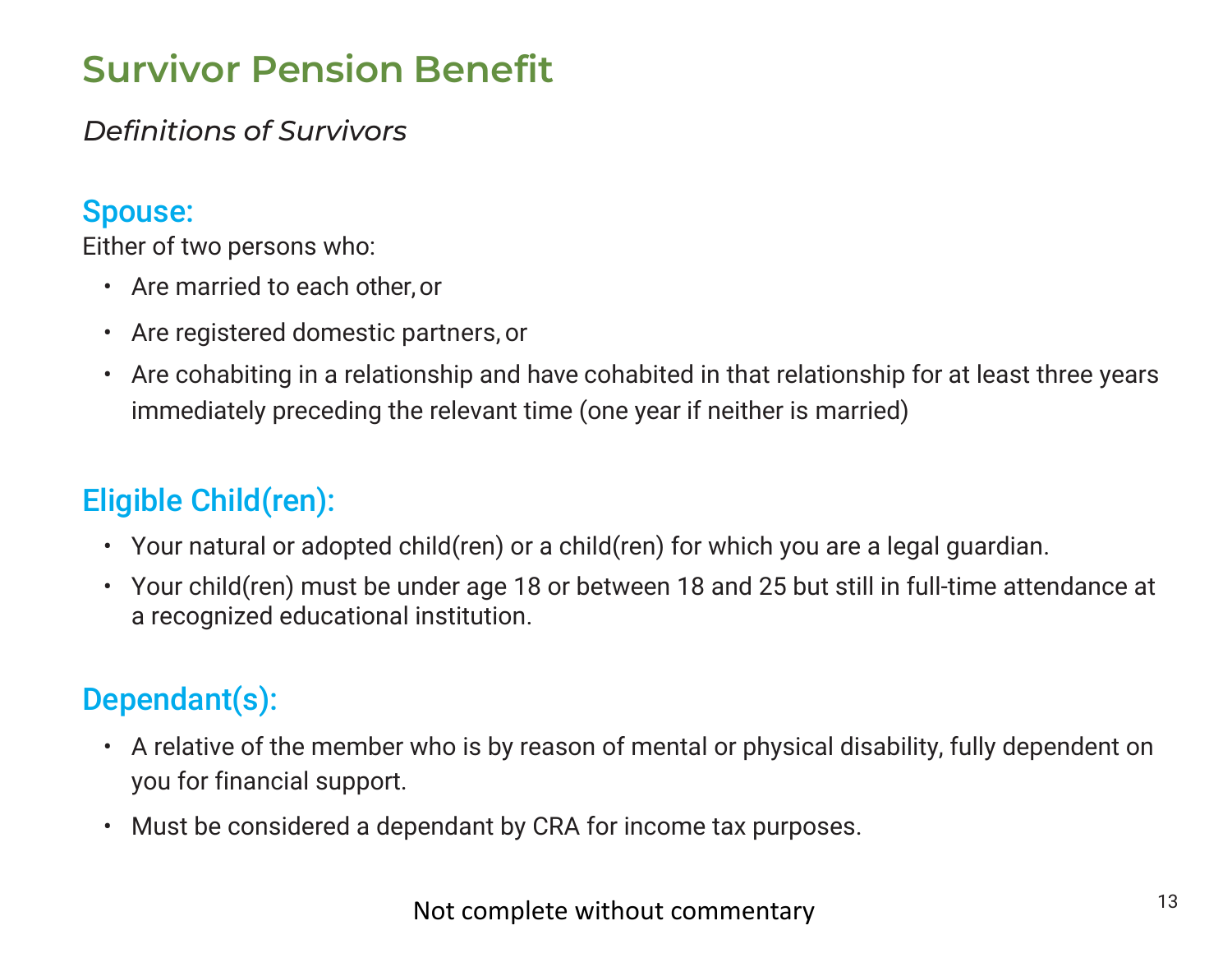## **Survivor Pension Benefit**



Pre-retirement death: For 5 years, 100% (Guarantee) of member's pension less children's benefits. After the Guarantee,66.67% for life with post-1991 bridging removed.

Post-retirement death: Remainder of 5 year guarantee then, 66.67% for life with post-1991 bridging removed when the member would have turned 65.

If you first commenced employment on or after April 6, 2010, your surviving spouse would be entitled to receive 60% of your accrued pension.



## Eligible child(ren):

Each child receives 10% of your accrued pension, to a maximum total of 33.33% shared equally among all children (if more than 3 eligible children).

If there is no surviving spouse, eligible children split the spousal entitlement of 66.67% rather than receiving the children's benefit.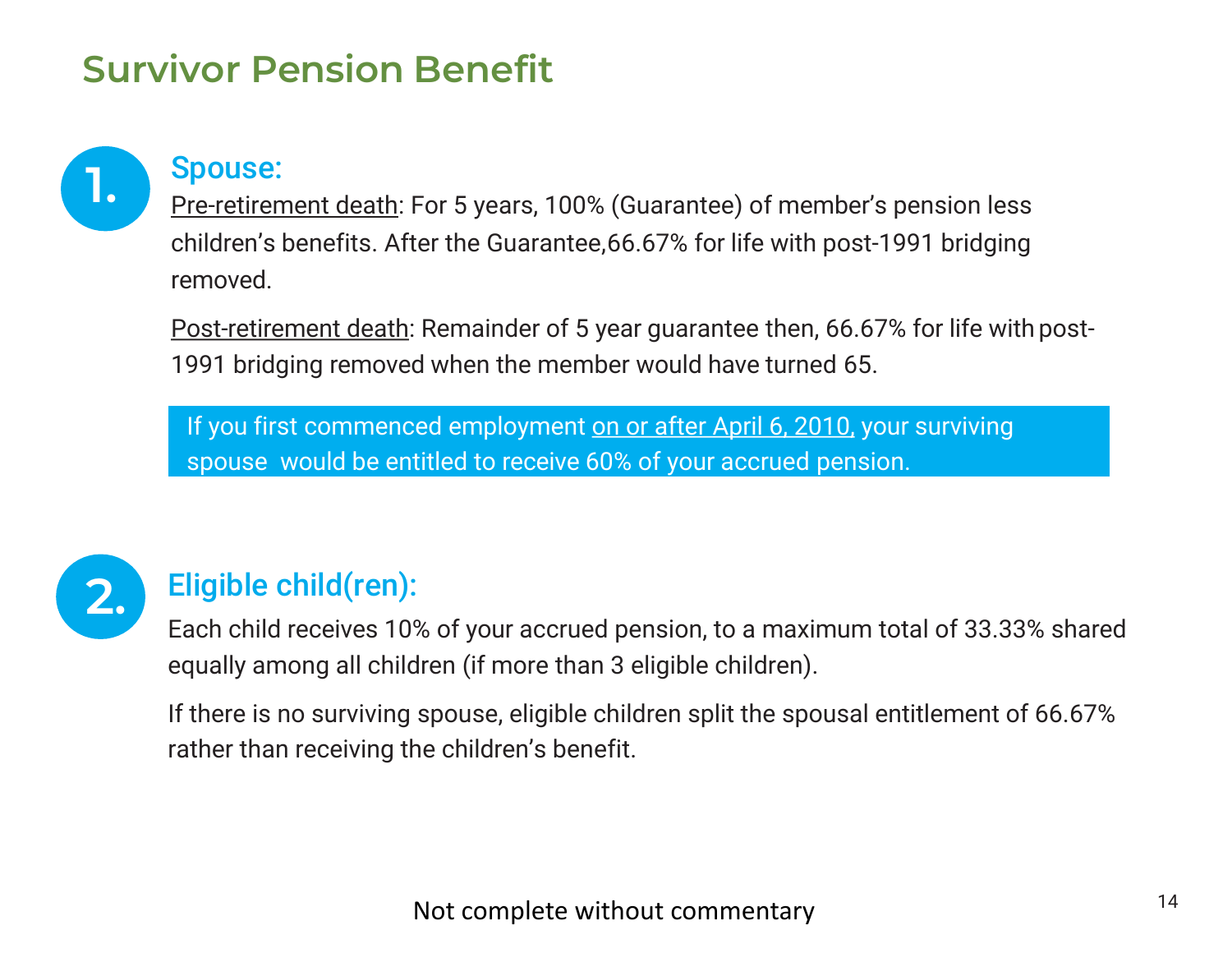# **Survivor Pension Benefit**



# **3.** Dependant:

If you have no surviving spouse and no eligible children, the eligible dependant would receive 66.67% of your accrued pension for their lifetime.

If you first commenced employment on or after April 6, 2010 and do not have a surviving spouse, your eligible children or dependant will receive 60% of your accrued pension.



# **4.** Beneficiary or Estate:

If no eligible survivors, a refund of your contributions plus interest will be paid to the designated beneficiary or estate as a one-time lump sum payment.



*If you have designated a beneficiary, it will appear on your annual statement. If you did not designate a beneficiary or wish to make a change, you can do so at anytime by completing a Member Information Form.*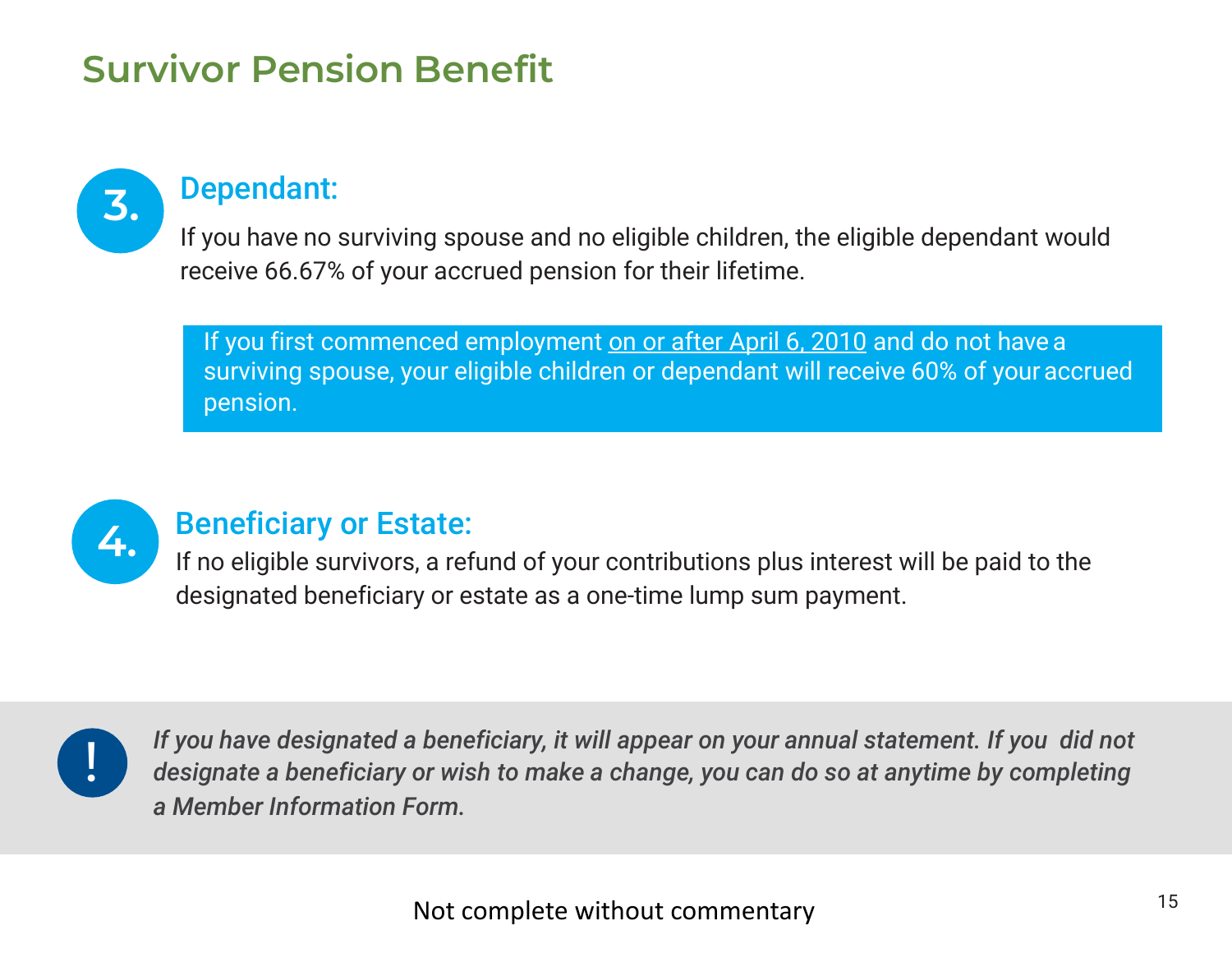# **Cost-of-living Adjustment (COLA)**

- COLA, commonly known as indexing, is reviewed and determined by Public Service Superannuation Plan Trustee Inc. every 5 years. It is dependent on the funded ratio of the Plan as at December 31<sup>st</sup> one year prior to the end of each 5-year cycle. It will be granted only if the PSSP is fully funded (100% or more).
	- As the Plan's funded status as at December 31, 2019 was 98.5% (below 100% funded), COLA is mandated to be zero for the 5-year cycle starting January 1, 2021 and ending December 31, 2025.



*The amount of COLA for a new retiree will be pro-rated the following January based on the month that they retired.*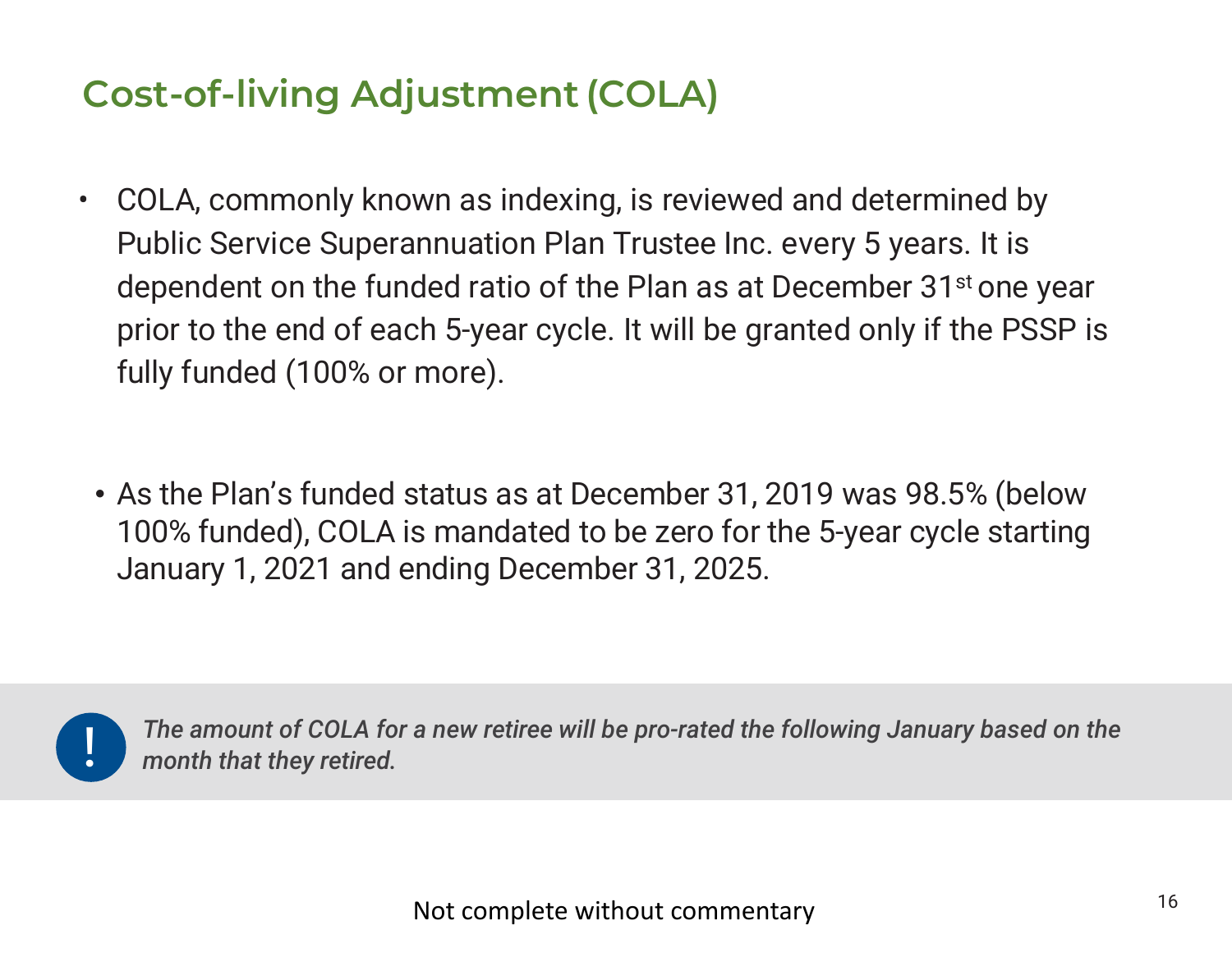# **The Retirement Process**

## You need to apply for your pension!

You must submit your notice of retirement to your manager or Human Resources representative at least 2 to 3 months prior to your planned retirement date.

A Retirement application package includes:

- An application for a service pension
- A Member Information Form
- Income Tax Forms
- A Direct Deposit Form

You must provide copies of the following:

- Your proof of birth\*
- Your spouse's birth\*
- Marriage certificate, if applicable

*\*Acceptable documents for proof of birth include; Birth Certificate, Passport Driver's License, Baptismal Certificate, Citizenship Certificate, Indian Status Card*

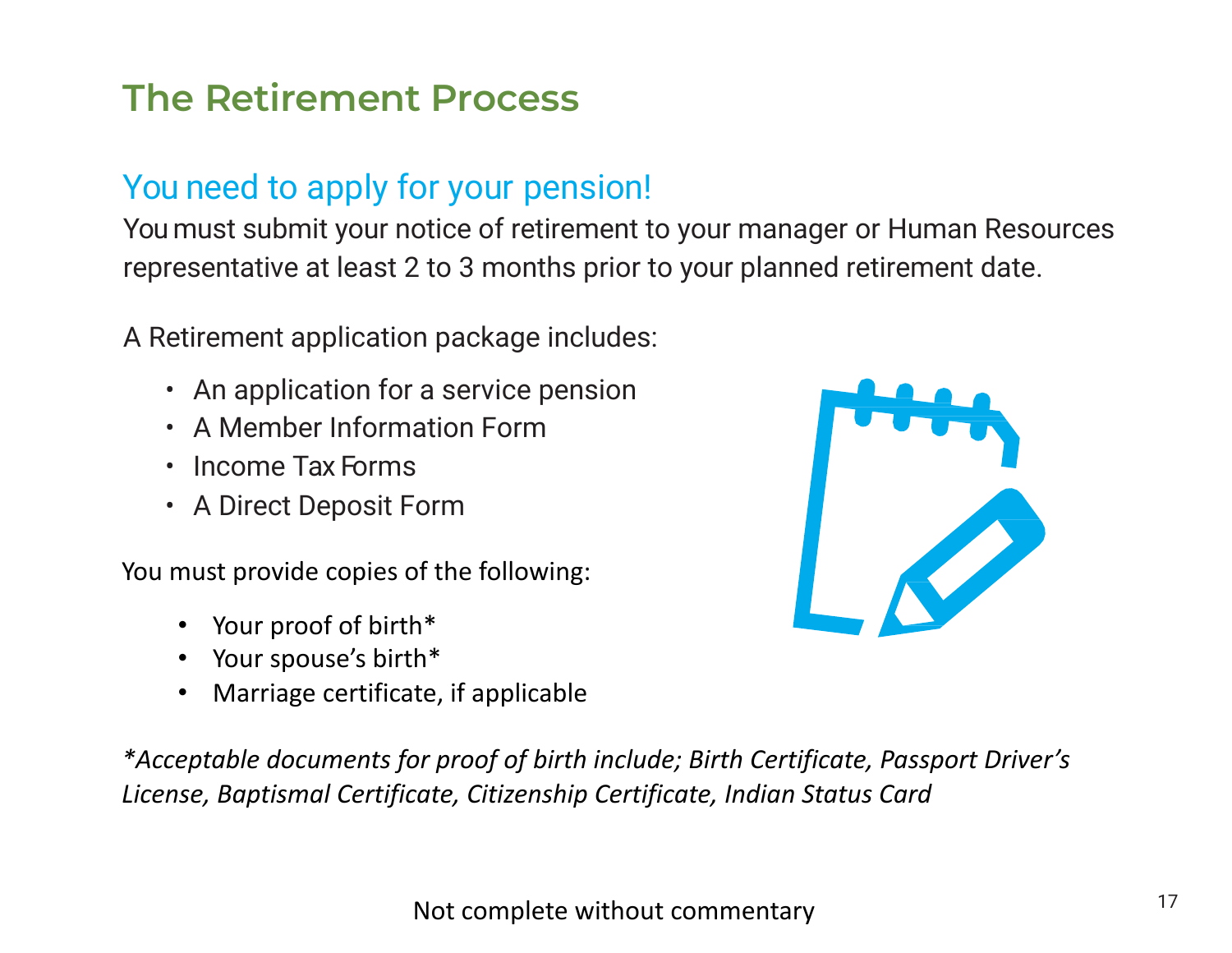# **My Retirement PlanWebsite**

#### *nspensions.hroffice.com*

The website allows active PSSP members secure access to their personal pension information online.

You can use the website to:

- View your annual Member Statement(s)
- Obtain a pension estimate
- View retirement and financial planning resources

You should have received two letters containing your username and password. If you do not have your letters, or cannot successfully change your password online, please contact our office.